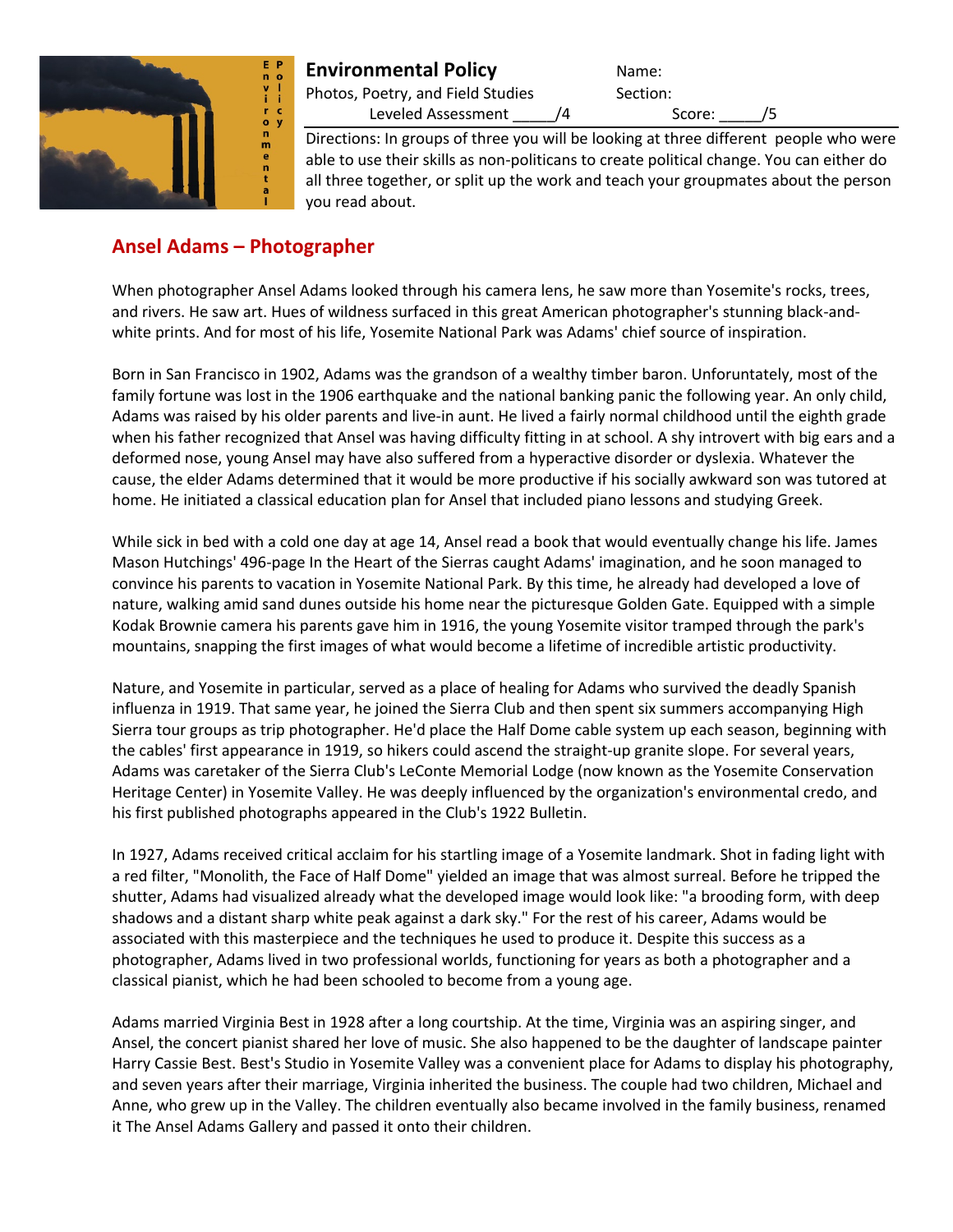Adams worked throughout his life as a commercial photographer, taking assignments from the National Park Service and companies such as Kodak, Zeiss, IBM, AT&T, and Life and Fortune magazines. During the 1930s, the park's concessionaire, Yosemite Park and Curry Company, hired Adams to photograph skiing, ice skating and sledding events for publication in its winter tourism promotions. And, before the U.S. Navy temporarily converted The Ahwahnee hotel into a hospital in 1943, the YP&C Co. paid Adams to complete an extensive photographic inventory of the structure.

With other nationally known photographers like Edward Weston in an exclusive Group f/64 club, Adams defined photography as a pure art form rather than a derivative of other art forms. The great American artist's darkroom techniques-through dodging and burning-allowed him to see the image in his mind's eye as a final print. "That's the drama, the expertise of what he could accomplish that no one else was able to do," said Michael Adams, Ansel's son who is a retired physician of Carmel, California. His father, he added, would have embraced today's easily manipulated photo techniques: "I think that he would have loved digital."

As Adams matured, his black-and-white images became associated with polarized political issues. With the Sierra Club, he advocated in 1936 for the establishment of Kings Canyon as a national park. His images of the Kings and Kern rivers were used effectively in Washington D.C. during Congressional discussions that ultimately yeilded the 1940 legislation founding Kings Canyon National Park. In 1943, Adams boldly photo-documented Manzanar, a Japanese-American internment camp at his own expense, refusing government funding.

Adams died in 1984 in Monterey, California. Shortly after his death, the Minarets Wilderness south of Yosemite National Park was renamed the Ansel Adams Wilderness in his honor. The following year an 11,760-foot peak on the edge of Yosemite was named Mount Ansel Adams. Perhaps the most fitting honor was given by his friend, President Jimmy Carter, in 1980 when Adams received the Presidential Medal of Freedom: "Drawn to the beauty of nature's monuments, he is regarded by environmentalists as a monument himself, and by photographers as a national institution. It is through his foresight and fortitude that so much of America has been saved for future Americans."

View timeline of Ansel Adams' life and Virginia Best Adams, both from PBS' American Experience documentary series.

Source

Alinder, Mary Street, 1996. Ansel Adams: A Biography. New York: Henry Holt & Company, Inc..

# **Adolph Murie – Biologist**

Adolph Murie has been called "Denali's Wilderness Conscience." His life's work has profoundly shaped wildlife management policies and wilderness conservation in Denali National Park and Preserve (originally named Mount McKinley National Park).

Born in 1899 in Moorhead, Minnesota, Adolph first came to Alaska in 1922 to assist his older half-brother Olaus with a caribou study in the Brooks Range. In 1922 and 1923, the brothers attempted to capture caribou bulls in Mt. McKinley National Park as part of a project to enhance domestic reindeer by breeding them with the larger caribou. Adolph graduated from Concordia College in 1925 with a degree in biology, and the following three summers worked as a seasonal ranger in Glacier National Park. After completing his dissertation on the ecological relationships of deer mouse subspecies, he received a Ph. D. from the University of Michigan in 1929.

In 1932 Adolph married Louise Gillette. Adolph's half-brother Olaus married Louise's half-sister Margaret "Mardy" Thomas. Both couples focused their work on wildlife ecology and wilderness conservation.

Adolph was hired in 1934 as a wildlife biologist for the National Park Service (NPS). He studied a variety of species in several park units, including a study of coyote ecology in Yellowstone National Park in 1937.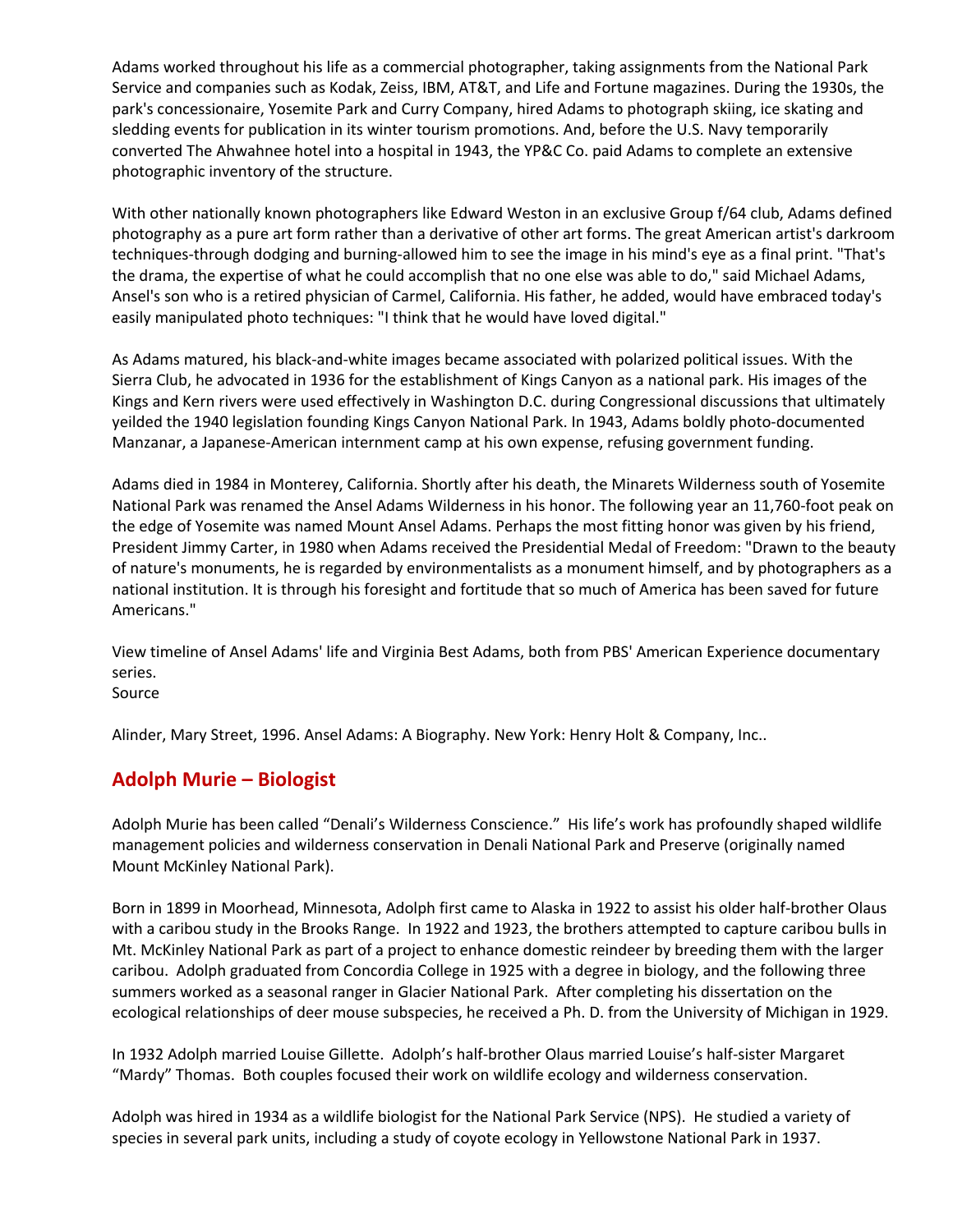#### The Wolf-Sheep Controversy

In the 1920s and 30s wildlife management policy within the NPS was evolving from a predator-control stance to a philosophy of preservation of intact ecosystems, an idea contrary to widely held beliefs. At McKinley Park the Dall sheep population experienced a significant decline in the early 1930s and wolf predation was blamed as the cause. In need of adequate information to support wildlife management decisions, the NPS assigned Adolph Murie to study the wolf-sheep relationship. Adolph arrived at McKinley Park in April 1939 and conducted indepth field studies through October. He returned in April 1940 and for the next 15 months he focused not only on the wolves and sheep, but the greater ecosystem of interrelated species.

Adolph concluded from his two-year study that the sheep population decline was caused by severe late-winter weather and not wolf predation, and that predators played an important role in an intact ecosystem. This information enabled park managers to eliminate predator control in McKinley Park. He published the results of his study as a government bulletin, The Wolves of Mount McKinley, in 1944. A classic ecological study, the book presented the first in-depth study of wolves and their interrelations with other species.

### Field Biologist

Adolph utilized basic field techniques in McKinley Park. He hiked throughout the park, spent hours observing wildlife behavior, and kept detailed field journals. He collected and analyzed scat to identify food sources, and collected skulls and bones to determine age, sex and health. He photographed wildlife, tracks and habitat.

Beginning the summer of 1940, Adolph brought his family with him to the park. They lived at cabins along the park road during summers and at park headquarters in winter until fall 1941. Adolph served as year-round park biologist from 1947 to late 1950. Along with other NPS assignments, he continued to monitor wildlife populations at McKinley Park through the 1950s. With a winter home for his family in Oregon, he served as the park's biologist from 1959 until his retirement in January 1965. Adolph and Louise spent six more summers at the park.

### Adolph's wife Louise described his work in the park:

"Ade [as he was known to his friends] spent many hours with telescope and binoculars watching the interactions of the various species of wildlife. It was his habit, after the evening meal, to write in his journal details of each day in considerable detail. But at the same time he was interacting with the people who visited the park, for he met and talked with many of the visitors from all parts of the world, and discussed with them the values inherent in parks. He was always a champion of the national park idea, and expressed the thought that the lands therein should be preserved in their natural condition."

#### Conservationist and Wilderness Advocate

To inform and promote appreciation of wildlife and wilderness, Adolph wrote articles for popular conservation magazines and authored books about McKinley's mammals and birds. His wildlife movies were made into an interpretive film that he presented for park visitors. He recognized the importance of habitat preservation to support intact ecosystems and believed that erosion of wilderness negatively affected natural systems. He consulted on planning studies, advocated for park boundary extensions, and favored restricted human developments in the park.

Adolph opposed many of the 1950s development projects proposed for the park. He advocated for the preservation of habitat and wilderness spirit and opposed a Savage River hotel development, constructed trails, and roadside signs, considering them to be "unnecessary intrusions." His opposition to the road improvement plans marked a major transition in the park's history, elevating the park's wilderness character as a major value. The park road today reflects his advocacy.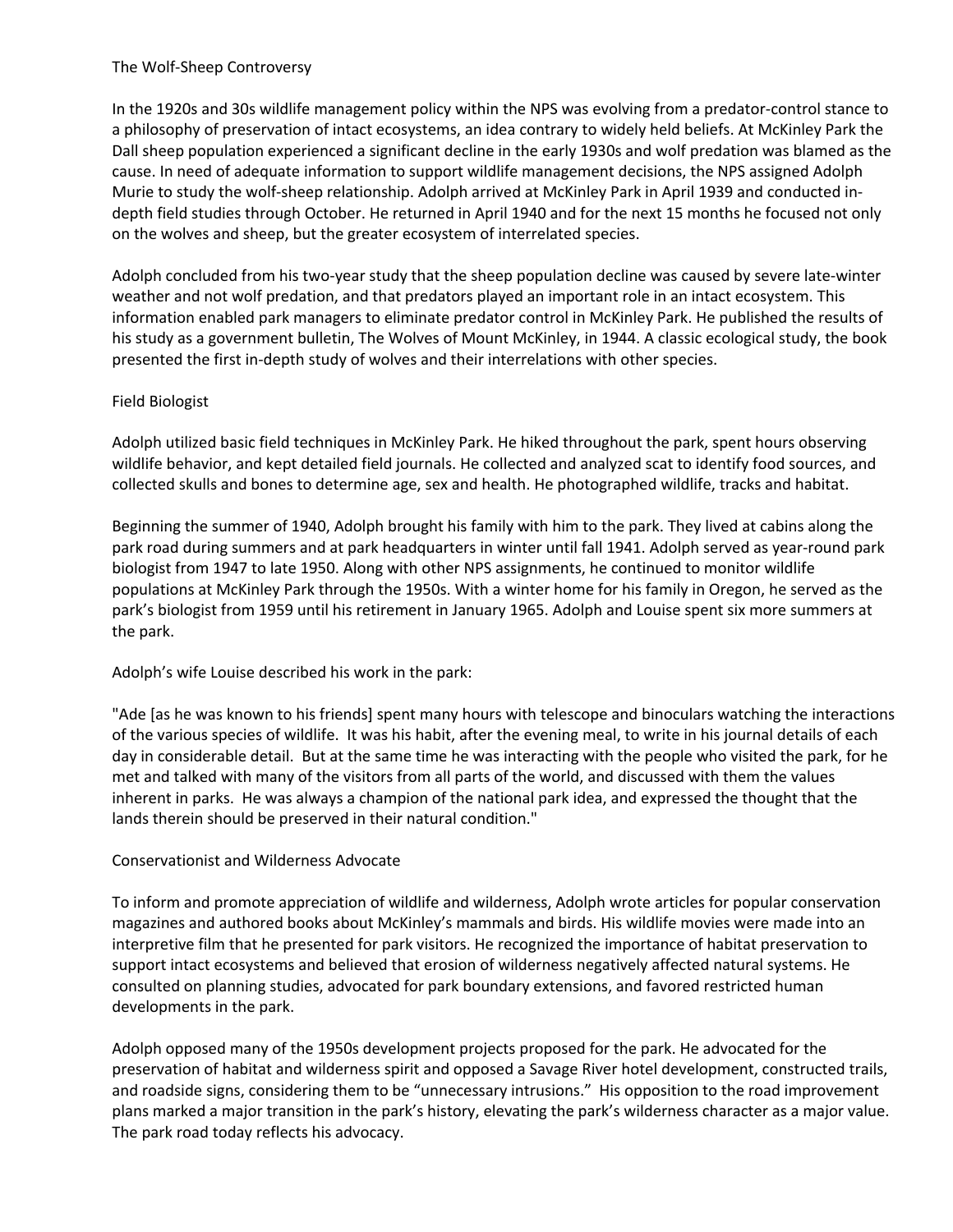#### Murie Legacy

As a scientist Adolph Murie crafted an ecological approach to wildlife management for the park, as a wilderness advocate he fashioned a defining wilderness philosophy, and as an author he effectively shared his observations and philosophy. He was awarded the Department of the Interior's highest honor, the Distinguished Service Award, in 1965. He died on August 16, 1974.

The Murie Science and Learning Center, a collaborative entity between the National Park Service and its scientific and educational partners, strives to promote, support and communicate scientific research in Alaska's national parks. The Center bears the Murie name as an acknowledgment of Adolph's work and the contributions of other members of the Murie family, who served as passionate advocates for the biological integrity of our national parklands.

## **John Muir – Poet**

John Muir has inspired Yosemite's travelers to see under the surface through his poetic imagery: "Climb the mountains and get their good tidings. Nature's peace will flow into you as sunshine into trees." Muir, who came to California seeking the solitude of nature, decided to stay—dabbling as a glaciologist, a wilderness activist, and a writer who published persuasive ecological articles with a quill made from a golden eagle feather found on Yosemite's Mount Hoffmann.

Born in Scotland in 1838, Muir immigrated to Wisconsin with his family when he was 11 years old. Life on the homestead did not inspire him, and Muir soon found employment in a factory. The change proved to be inspiring but in an entirely unexpected way. After he was nearly blinded by an industrial accident, Muir found himself driven to learn everything he could about a world unaltered by man or machine. He briefly studied natural sciences at the University of Wisconsin but, ultimately, chose to spend his lifetime enrolled in what he called the "University of Wilderness."

Muir first visited Yosemite in 1868. He was so impressed with his week's visit that he decided to return the following year, finding work as a ranch hand, as he settled in the area. The next year, he landed a shepherd job for \$30 per month that suited him fine. While Muir guided a flock of 2,000 sheep to the Tuolumne Meadows in the High Sierra, he studied the flora and fauna and sketched the mountain scenery. (His experiences and illustrations were later published in My First Summer in the Sierra.) After a stint as a shepherd, Muir found regular work at a newly constructed sawmill alongside the present-day Lower Yosemite Fall trail in the Valley. During the two years he worked at the mill owned by James Mason Hutchings, Muir started building his own Yosemite Creek cabin, if only so he could hear the sound of the water as he slept. Muir's newfound prominence as a Yosemite spokesman bothered Hutchings, who fancied himself the definitive authority on the subject. Tempers flared, and Muir quit in 1871.

In September 1871, two months after leaving the sawmill, Muir wrote his first article for publication on glaciers, published in the New York Tribune. His ability to cultivate connections with literary, scientific, and artistic celebrities rapidly enhanced Muir's reputation as a naturalist. Botanists Asa Gray and Albert Kellogg, artist William Kieth, poetess Ina Coolbrith, editors Charles Warren Stoddard and Henry George, writer Jeanne Carr, educators J.B. McChesney and John Swett, and photographer J.J. Reilly all became early confidants.

Throughout the 1870s, the popularity of Muir's newspaper publications grew steadily. The prolific writer became particularly concerned about natural landscape preservation. Published in the Sacramento Record-Union in 1876, "In God's First Temples: How Shall We Preserve Our Forests?" chided California legislators for standing by while the state's woodlands were recklessly depleted. During the 1880s, he focused his attention on the destruction of natural resources in areas surrounding the state-administered Yosemite Grant, set aside in 1864. Muir was alarmed at the extensive damage livestock animals caused to the delicate High Sierra ecosystems, especially the "hoofed locusts" he had so carefully guarded a few years earlier.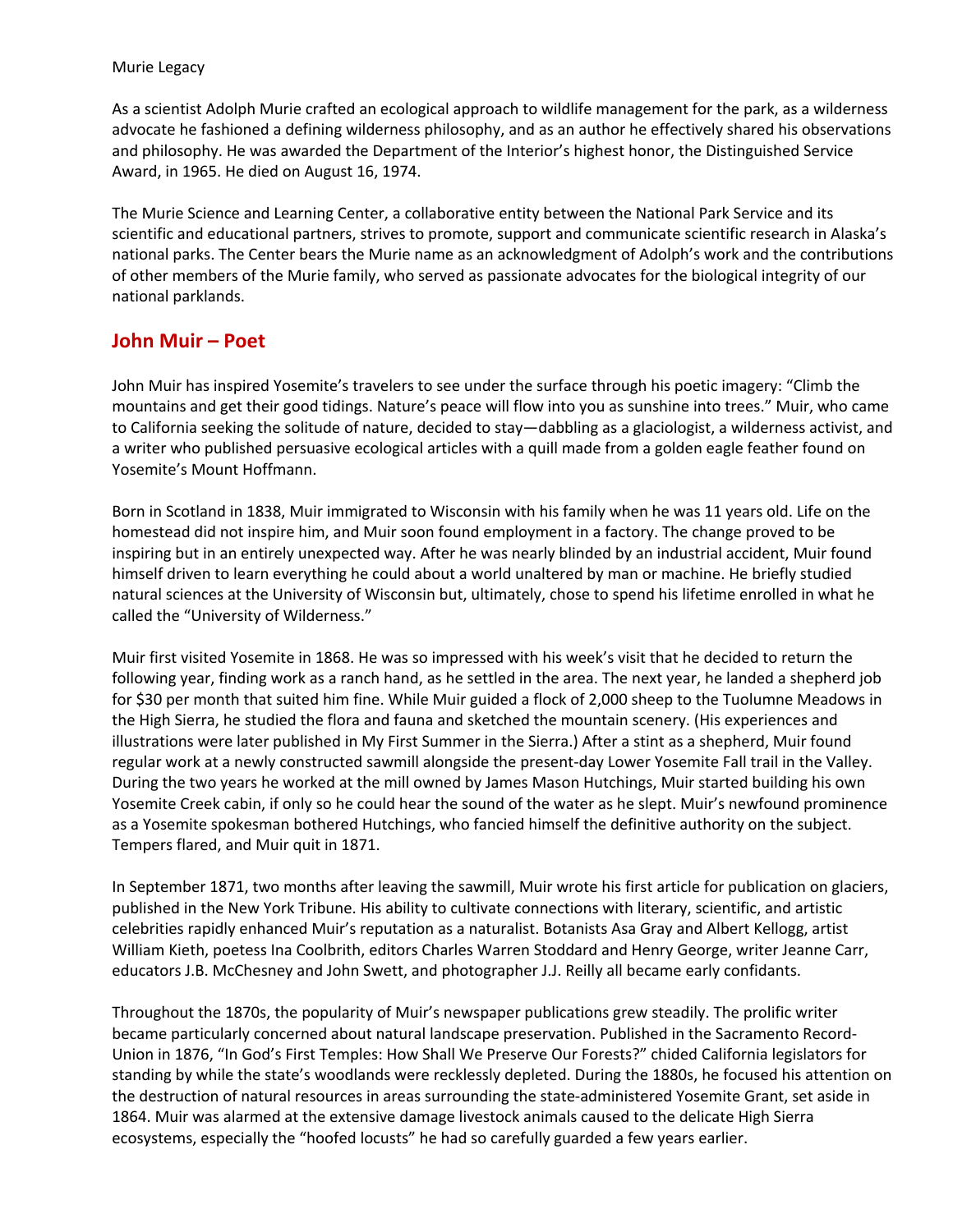In 1889, Muir took Robert Underwood Johnson, editor of Century Magazine, to Tuolumne Meadows so he could see how sheep were damaging the land. Muir convinced Johnson that the area could only be saved if it was incorporated into a national park. Johnson's publication of Muir's exposés sparked a bill in the U.S. Congress that proposed creating a new federally administered park surrounding the old Yosemite Grant. Yosemite National Park became a reality in 1890.

While in the midst of his environmental efforts that turned political, Muir's match-making friend, Jeanne Carr, insisted that the bachelor find a mate. Muir married Louisa Strentzel in 1880. Nine years his junior, "Louie" was the 32-year-old daughter of a notable Polish horticulturist and fruit ranch owner in Martinez, California. After his marriage, Muir's visits to Yosemite became less frequent, but Muir returned with his wife to Yosemite in 1884. Louie's fear of bears and her difficulty climbing at Muir's pace, however, made her first trip to Yosemite her last.

The wedded Muir continued to pursue his scientific study with fervor, and just three months after his marriage, he traveled to Alaska as a correspondent for the San Francisco Bulletin and again the following year with the Bulletin team to look for the lost naval exploration ship USS Jeanette. Continuing adventures out of state, Muir achieved an historic ascent of Mount Rainier in Washington in 1888 and numerous journeys to Alaska.

### Theodore Roosevelt, left, joins John Muir on Overhanging Rock.

The last 25 years of Muir's life were consumed with constant travel, writing, and oversight of the Sierra Club for which he served as president from its creation in 1892. He lobbied successfully for the creation of Yosemite Park in 1890 and then asked for additional protections when he toured President Theodore Roosevelt in the park in 1903. Muir's persuasive words to Roosevelt and state authorities led to the return of Yosemite Grant to the federal government in 1906. His published writings were also instrumental in the creation of Grand Canyon and Sequoia national parks.

At the end of his life, Muir and the Sierra Club fought a bitter and ultimately unsuccessful crusade against construction of the O'Shaughnessy Dam in the Hetch Hetchy Valley in Yosemite National Park. This was reportedly the first major battle of the environmental movement. On Christmas Eve, 1914—just more than a year after Congress authorized the dam's construction—Muir died. Even though he died in a Los Angeles hospital, the great wanderer had remained active and on the move until the last few months of his life.

Although Muir only truly lived in Yosemite for a few years, from 1868 to 1874, his short time in the Sierra changed him forever more. Muir has inspired us to protect natural areas not for their beauty alone but also for their ecological importance. In The Yosemite, published in 1912, he wrote: "But no temple made with hands can compare with Yosemite. Every rock in its wall seems to glow with life."

#### **Thought Questions**

|                                                                                                                                   | John Muir | Adolph Murie | Ansel Adams |
|-----------------------------------------------------------------------------------------------------------------------------------|-----------|--------------|-------------|
| 1. Explain the person's<br>background (education,<br>other jobs worked, past<br>experiences that<br>contribute to career<br>path) |           |              |             |
| 2. Explain the type of<br>work that they did.                                                                                     |           |              |             |